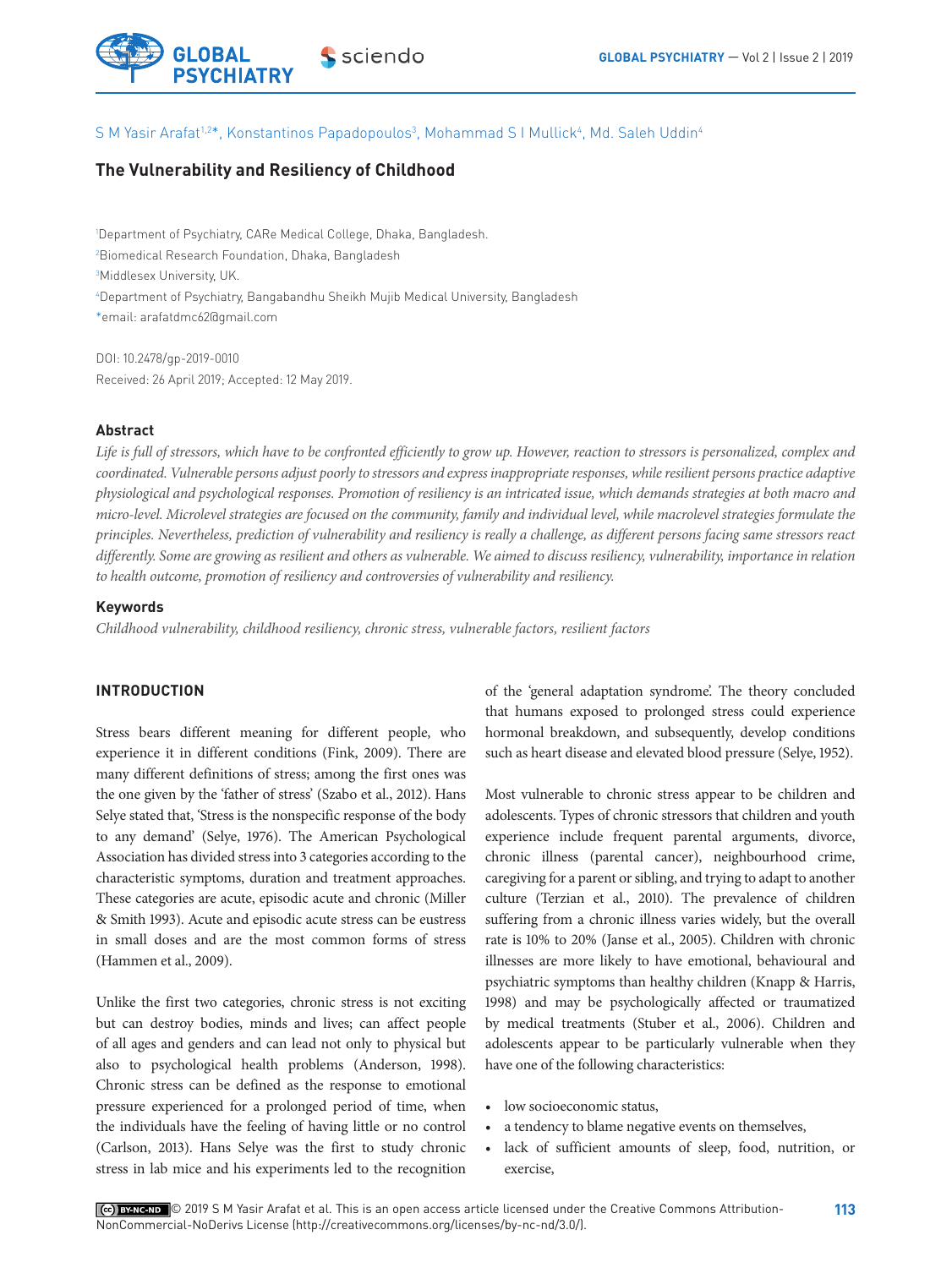- prior history of psychological or behavioural disorder (such as attachment-related problems or anxiety), or a low tolerance for stress,
- lack of social support (from peers or parents),
- school circumstances and academic difficulties,
- multiple co-occurring stressors, for example, living in a family environment with high conflict or in a neighbourhood with high crime, or
- residence in a socially isolated neighbourhood. (Thoresen & Eagleston, 1983; Gerstoff et al., 2003)

Signs of chronic stress in children and youth can be either physical such as muscle tension headaches and loss of energy; emotional such as anxiety and nervousness; and behavioural such as weight loss/gain (Romer, 1993). Recently, researchers have shown that chronic stress generates long-term changes in the brain that may explain why people suffering from chronic stress are more prone to mental problems such as anxiety and mood disorders later in life (Chetty et al., 2014). Chronic stress in children and adolescents and coping with it is usually related to the adaptation capacity to illness. Recent studies support a control-based model of coping that includes efforts to act on the source of stress or one's emotions (primary control or active coping), efforts to adapt to the source of stress (secondary control or accommodative coping), and efforts to avoid or deny the stressor (disengagement or passive coping) (Compas et al., 2012).

Nobody wants to be to be an alcoholic, a psychoactive substance abuser, or HIV infected (Chandler et al., 2015). However, some people have these characteristics and are responsible for adverse childhood experiences, which may raise the perceived stress and initiate or precipitate risky health behaviours for some children (Chandler et al., 2015). Growing evidence revealed both short- and long-term adversities to health and well-being due to adverse life experiences in childhood, particularly when adversities are enduring, cumulative, or occurring during sensitive periods in early developing phase (Masten & Barnes, 2018). Nevertheless, many people manage to fight back lots of adversities in their childhood. This phenomena has been explained as resiliency. Resiliency has been emerging since 1970 in research when researchers observed significant variability among groups of children struggling with multiple risks and adversities (Masten & Barnes, 2018). In the subsequent half century, researchers in various disciplines, most notably in behavioural science, psychiatry, paediatrics, and education, have been trying to explain the observable variation (Masten & Barnes, 2018).

## **IMPORTANCE IN RELATION TO HEALTH OUTCOME**

Life is full of stressors which have to be confronted efficiently to stay healthy. Eustress, such as learning a new skill, is an essential component of growth and development of a child. The child increases motivation and resiliency from each positive stress response (Franke, 2014). However, every individual reacts differently to deal with similar stressors. Vulnerable persons poorly adjust to stressors and express inappropriate responses, while the resilient persons can distinguish the adversity as less stressful and practice adaptive physiological and psychological responses (Franklin et al., 2012). The variations in individual resilience/vulnerability have been noticed across age, gender and culture, which depends on complex interaction of genetic, environmental and personal experiences (Franklin et al., 2012; Franke, 2014). However, the exact underlying mechanisms are yet to be identified. Adaptive coping of stress is essential to minimize the unhealthy consequences as well as to ascertain the degree of resiliency and vulnerability, which has been influenced by the interaction of neuroendocrine and neuroimmunological systems in response to threats (Franklin et al., 2012). This interaction plays a vital role in determining whether stress-related disorders develop or not. For instance, passive stress coping strategy is associated with the development of depressive disorder and post-traumatic stress disorder (PTSD) (Franklin et al., 2012). Passive coping strategies includes denial, avoidance of conflicts, suppression of emotions, and behavioural disengagement, which are certainly maladaptive and provide short-term escape (Franklin et al., 2012; Wood & Bhatnagar, 2015). On the other hand, active coping strategies involve the individual in optimism and positive secondary appraisal to deal with a challenge, face fears, participate in problem solving and seek social support. These can produce long-term resilience (Franklin et al., 2012; Wood & Bhatnagar, 2015; Beutel et al., 2017). Active coping is associated with the development of resiliency and passive coping is associated with vulnerability (Wood & Bhatnagar, 2015; Beutel et al., 2017).

Neuroendocrine changes happen in response to toxic stressors, which change the cortisol response abnormally resulting in dysregulation of immune system, persistent state of being inflamed, raises the chances of infections. Stressful life events are associated with depressive illness, behavioural dysregulation, PTSD and even with psychosis. Adults who encountered adverse life events in childhood experience more physical diseases and mental disorders in adulthood, maladjustment and poor health outcomes (Franklin et al., 2012; Franke, 2014; Wood & Bhatnagar, 2015; Beutel et al., 2017).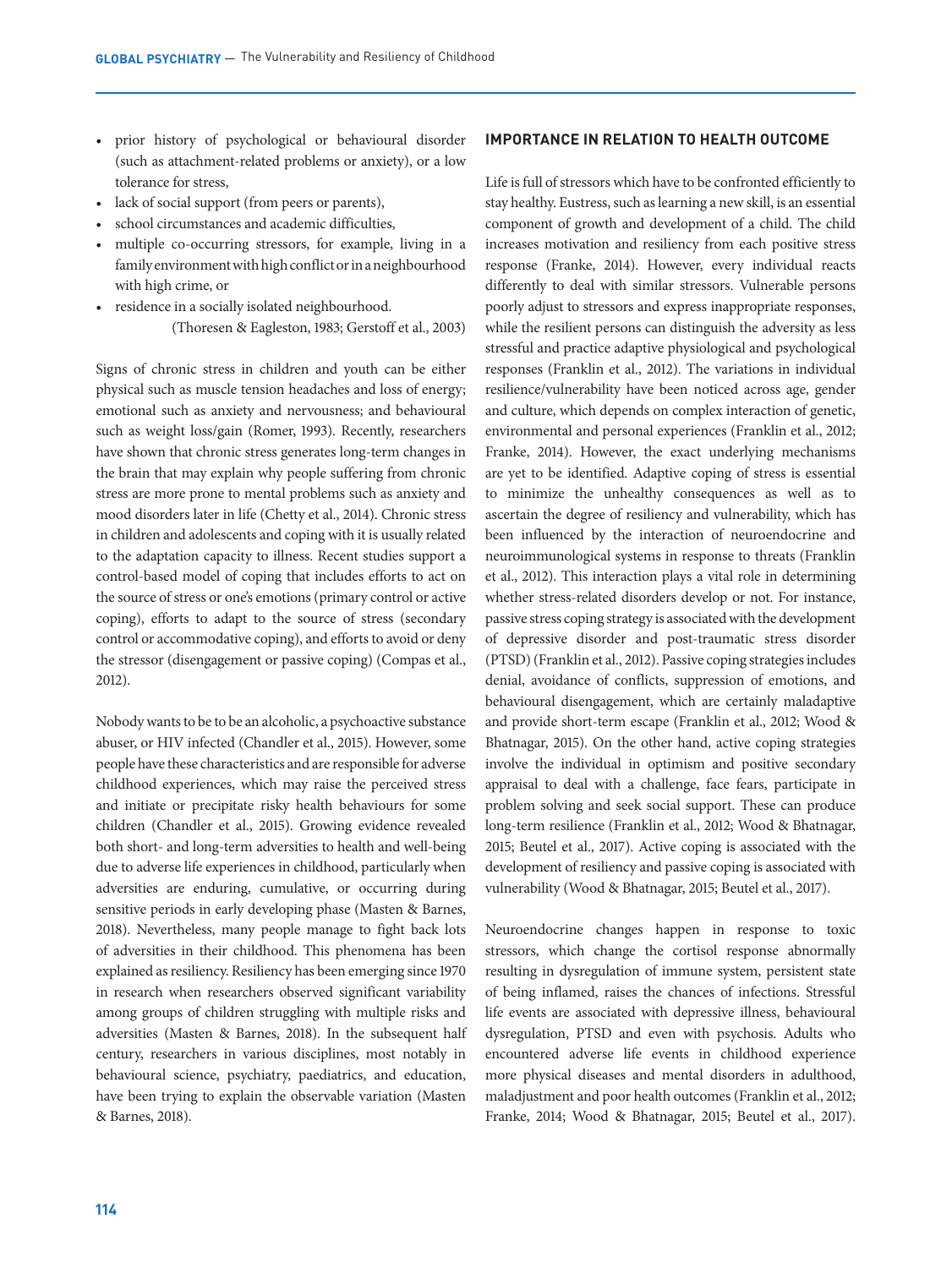The poor health outcomes are varied and include alcoholism, chronic obstructive pulmonary disease, depressive disorders, malignancies, obesity, increased suicidal behaviour, ischemic heart disease and multiple other illnesses (Franke, 2014).

## **RESILIENCY**

Resiliency concept has become more common recently, especially on developmental psychology contexts (Beutel et al., 2017; Hornor, 2017; Masten & Gewirtz, 2006). It is a contextual as well as a dynamic concept (Broekman, 2011; Hornor, 2017). It refers to a dynamic equilibrium in which people demonstrate positive adaptation in spite of threats (Judge, 2005; Masten & Gewirtz, 2006). It is the experience that has emerged from adversities with good outcomes (Daniel, 2010). Initially, it was thought as a person-centred matter; however, later it was revealed as complex interactions between an individual and his/ her surrounding ecology (Van Rensburg et al., 2015). Resilience is the capability of positive adaptations or the ability to maintain or regain mental health, despite experiencing adverse situations (Franke, 2014; Wood & Bhatnagar, 2015; Moreno et al., 2016). Others defined it as 'an outcome in the face of adversity or as a process mediating the response to stress or trauma' (Beutel et al., 2017). It depends on an individual's multiple factors that change over time (Franke, 2014). Identified factors responsible for developing resiliency among child(ren) are higher IQ, easy temperament, good esteemed competence, a positive evaluation of self, a realistic sense of control of situation, empathy, social problem-solving skills, adequate social support, good marital relationship of parents, the physical and mental health of the parents, having support from adults and approach-oriented temperament; low neuroticism as personality trait, perceived care of the parents, good peer relationships and the parent's sense of efficacy (Franke, 2014; Beutel et al., 2017; Horner, 2017; Judge, 2005). Previous experience of adversity overcoming with adaptive behaviour reinforce the resiliency (Franke, 2014). Predicting factors of resiliency among children include a solid relationship between the child and parent, that is, secure attachment behaviour and high-quality teacher child relation (Franke, 2014; Beutel et al., 2017).

Previous researches revealed that the capability of an individual to respond positively to physiological, psychological or social threats in the surrounding environment as the most prominent factor of resiliency (Beutel et al., 2017). An enduring pattern of individual characteristics was identified, which is related with successful adaptation to the adverse situations in early life (Charney, 2003). The characteristics include higher intellectuality, adequate regulation of own emotions, good

attachment, positive self-esteem, optimistic and altruistic attitude, an excellent capability to work as learned helpfulness instead of learned helplessness and active coping strategy to challenge the stressors (Charney, 2003). Protective factors can be categorized into three areas, that is, individual factors such as intelligence and temperament, childhood relationship quality such as attachment and environmental factors such as neighbourhood, school and overall social system of the country (Hornor, 2017; Arafat et al., 2018). Regardless the factors, stress is a fundamental issue to develop resilience intermingled with personal temperament and previous experiences. The situation can be exemplified by comparing the issue with the development process of our immunity where immunity develops after the infections (Hornor, 2017). Nowadays, in many situations, immunity can be produced by injecting pathogens without their virulence, which might be a challenge to find out similar mechanisms. However, systemic desensitization strategies for the treatment of phobia has been proved as an effective treatment (Hornor, 2017). But, using those strategies before the onset of illness is yet to be tested.

## **VULNERABILITY**

Like resiliency, vulnerability is also thought as a probabilistic as well as a conditional construct (Masten & Gewirtz, 2006). It is thought as the predisposition or susceptibility of an individual to specific disorder or maladaptive outcome in responses of challenges of threats (Masten & Gewirtz, 2006). Raised sensitivity to stress with a compromised resource for social and psychological support to help with stress coping skills, inadequate social support, developmental delays, abusive parenting, and maladaptive behaviours in response to adversity were found to be the factors that make an individual more vulnerable (Franke, 2014).

Experiences of early period of childhood play a pivotal role in how the brain evolves and functions. Complex interactions of individual child and surrounding environment affect longterm learning, behaviour and health (Franke, 2014). Children with early life experience of toxic stress are at risk of developing and enduring adverse health problems, such as maladaptive coping skills, poor stress coping, unhealthy routines, mental disorders and physical illness, premature birth, childhood poverty (Evans & Kim, 2013; Masten & Gewirtz, 2006; Franke, 2014). These may not manifest until adulthood. Vulnerability factors include challenging social ecosystem such as violent living condition, adverse life events such as death of parents and biological factors such as genetic predispositions (Van Rensburg et al., 2015)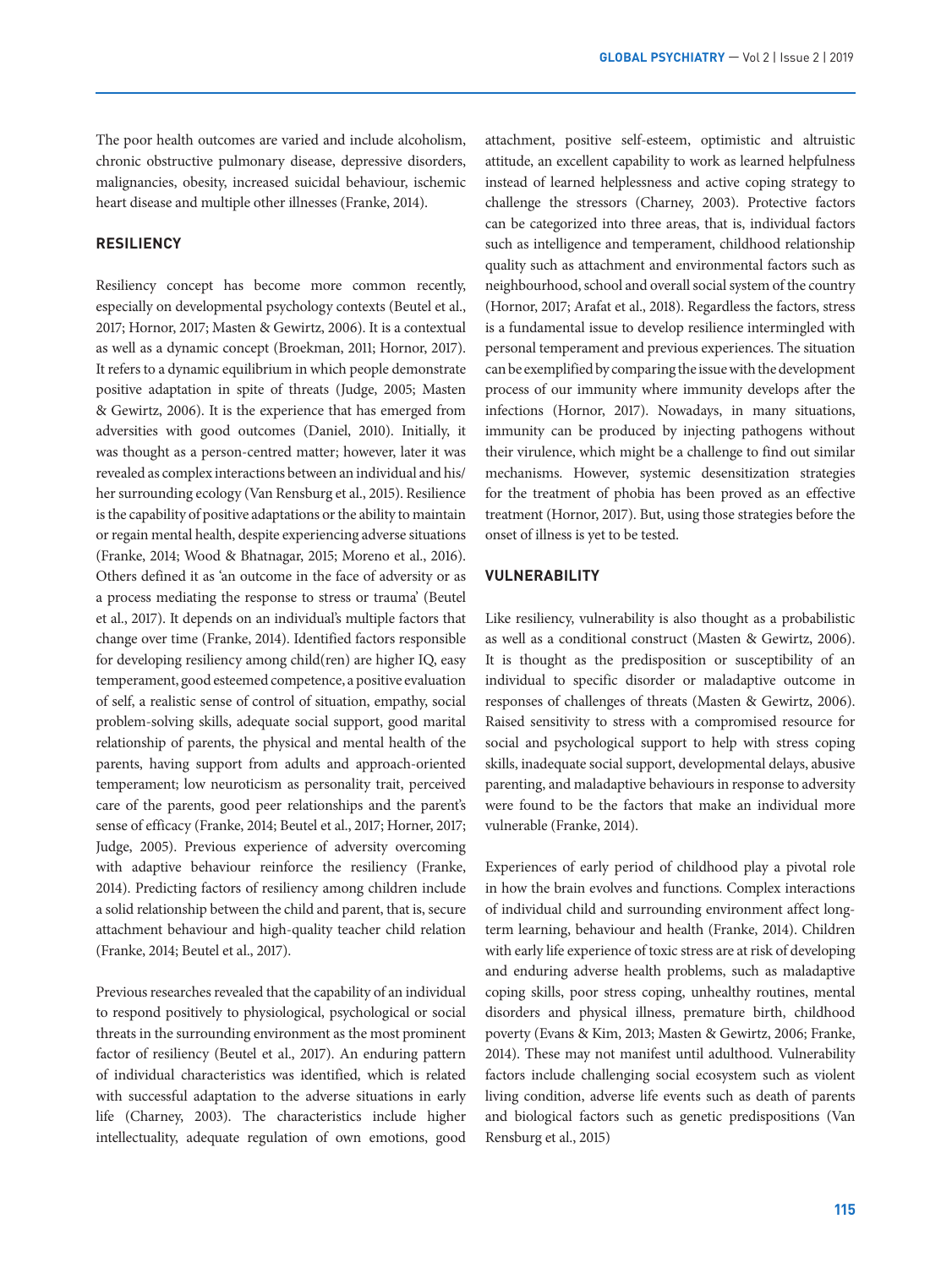## **MODELS OF VULNERABILITY AND RESILIENCY**

### **Diathesis-Stressor Model**

According to this popular model, a combination of two certain factors are needed to develop a condition. Thus, to develop a disorder, the individuals have to be predisposed in earlier life, and subsequently, have to come across stressful life events (Masten & Gewirtz, 2006). A combination of these two factors are necessary. Those who are not predisposed, will not develop a disorder after facing stressors, while those who are predisposed, they will develop disorders. Surprisingly, accurate precision of predisposition and effect of stressor are still elusive. Different individual reacts differently with same stressors, as it is modified by the personal construct of that individual.

#### **Compensatory and Protective Factor Model**

This model encompasses factors those are typically unexplained by diathesis-stressor model (Masten & Gewirtz, 2006). Availability of good influences (resource) may counterbalance the negative factors as well as reactions, reactive to the stressors (Masten & Gewirtz, 2006). Strategies focusing on the reduction of vulnerability, along with a supplementation of adequate resources to cope with stressors, would act in an additive fashion to change the reactions in positive direction (Masten & Gewirtz, 2006). Freely accessible information, adequate self-control, good anger management skills could increase the adaptability as a whole. Supportive parenting figures, ideal mentoring to the children who are vulnerable with poor social capital foster the positive development as well as buffer the frightening experiences after exposing the stressors (Masten & Gewirtz, 2006). Parents play a demonstrative role in developing resiliency or vulnerability among children by acting as modifier in the developing period of life. Proper strategies targeting the modification of early life adversities should be prioritized as frontline, which can protect the children and/or modify the mediators (parents) (Masten & Gewirtz, 2006).

#### **Adaptive Pathways and Dynamic Developmental Model**

Continuous equilibrium with the surrounding environment is mandatory to ensure a healthy life. Hence, dynamic adaptation of an individual is a silent but enduring mechanism to sustain in this everchanging world (Masten & Gewirtz, 2006). Every stroke of life moves the life forward either in a negative or positive direction. Every stressor changes our ways and the direction of that changes are defined by the adaptation of that individual. Thus, focusing on the adaptations in positive ways helps a person to maintain bidirectional beneficial interactions (Masten & Gewirtz, 2006).

#### **Epigenetics**

Epigenetics deal with modifiable changes in gene expression without changing the underlying DNA sequence (Hornor, 2017). It has an important role in developing of resiliency as well as vulnerabilities. Previous research revealed that, the serotonin transporter gene (SLC6A, 5-HTTLPR) polymorphism may have an effect (Hornor, 2017). Depression and other internalizing disorders are associated with short alleles and substance abuse. High sexual behaviours are associated with long alleles of 5-HTTLPR, and these may be associated with development of resiliency after exposing maltreatment and trauma in childhood (Hornor, 2017). Anti-social behaviours may be associated with the polymorphism of the MAOA gene among individuals who are exposed to childhood trauma and can raise the vulnerability (Hornor, 2017; Masten & Gewirtz, 2006).

## **PROMOTING RESILIENCE**

Resiliency promotion is an intricated issue, which demands strategies at both macro- and microlevel (Hornor, 2017). The microlevel strategies focus on the community, family and individual level, while macrolevel strategies formulate options (Hornor, 2017). Strategies of macro intervention demonstrates the economic policy, social dogma, community set up, and cultural beliefs, attitude those are safe, supportive and healthy (Hornor, 2017). These approaches strengthen resiliency at population level to reduce adverse childhood experiences (Hornor, 2017; Arafat, 2017). Legislations aiming at reducing the social disparities such as wage, affordable education, easy access to mental health care system are the example of resiliency promotion at population level (Arafat et al., 2018; Horner, 2017; Arafat, 2017). Promoting resiliency optimally should cover all the extents, that is, at society level, community level, family level and certainly individual level (Horner, 2017). Multidisciplinary approach involving government, nongovernment, national, international, intersectoral harmonious approach is necessary (Arafat, 2017; Hornor, 2017). Child maltreatment, particularly sexual abuses, should be controlled by the central policy approach (Hornor, 2017). On the contrary, strategies focusing on the communication skills, healthy peer relationship, involvement of family, school, parents should be practiced as microlevel initiatives (Hornor, 2017). Few examples of microlevel activities can be mentioned, such as parenting training, prevention of bullying, drug misuse awareness (Hornor, 2017). Few examples of community involvement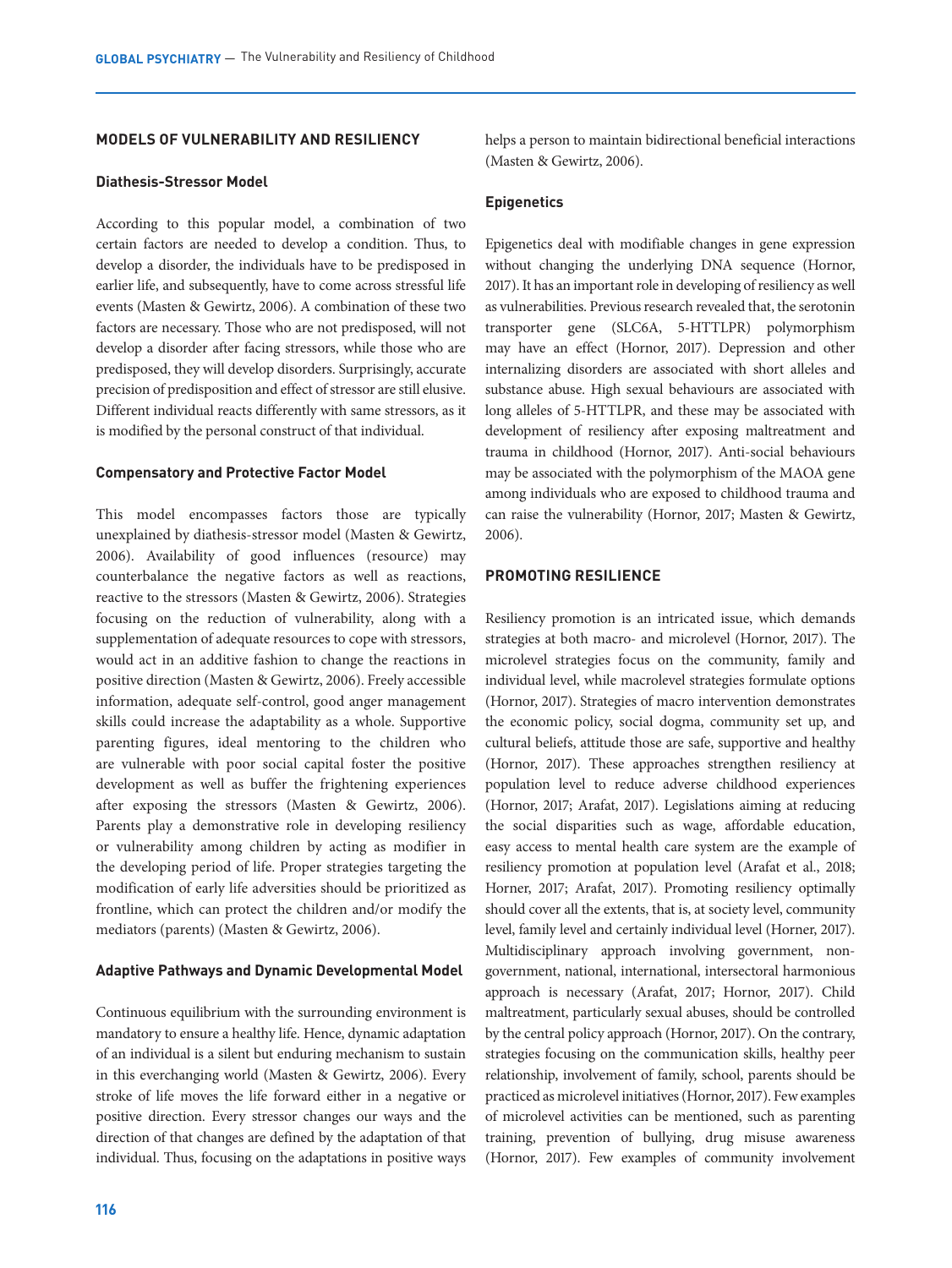in building resiliency include control of violence, shelters for homeless population, domestic violence awareness build up, and early identification of risky individuals (Hornor, 2017). Working with temperament of individual child, identification of strength and weakness of individual child, physical exercise, extra-curricular activity involvement, promoting healthy peer relationship could be a few examples of individual strategies (Horner, 2017). Relaxation exercise may be beneficial to increase resiliency for children as well as adults to cope up with stressors (Franke, 2014). A specialized services team, headed by a paediatrician can play an important role in identifying the risk factors, reducing the effects of vulnerable factors along with raising the resiliency factors in persons both individually and within families (Franke, 2014). Health promotional activities, strategies and researches would certainly need to foster the resiliency as well as to decrease the effects of vulnerability among children (Arafat, 2017; Moreno et al., 2016). Schools can play vital roles to identify and report vulnerability issues towards parents as well as other social agencies to address it properly (Arafat et al., 2018).

#### **Asset-Focused Intervention Strategy**

Provision of necessary assets counterbalance the effects of poverty. Thus, this strategy focusses on making available elements those are necessary for normal development in adequate amount (Masten & Gewirtz, 2006). However, it can be questionable to implement in developing countries where such resources are limited along with such political commitment.

## **Risk-Focused Intervention Strategy**

Working on the risk factor highlights the risk focused intervention. Reduction of overall risk, modify the risk to less disastrous and/or elimination of risk factors are targeted by this strategy (Masten & Gewirtz, 2006). Identification of risk factors as well as identification of risky individual, both can be effective based on the available resources. Health promotion interventions highlighting the risk factor and/or risk individual may play the central role (Masten & Gewirtz, 2006; Arafat, 2017). For instances few strategies have been mentioned here such as removal of heavy metal from environments, adequate sleep on back, smoking reduction in pregnancy, firearm control legislation, adequate nutrition during prenatal period and so on (Masten & Gewirtz, 2006).

### **Protection-Focused Intervention Strategy**

Protection focused strategies highlight protection from our aversive life events or stressors (Masten & Gewirtz, 2006).

For instance, car seats for infant, crisis nurseries, foster care, sheltering for the domestic violence, telephone services and other safety planning for child(ren) related to violence, abduction, or sexual abuse have shown effective as the protection focus intervention strategies. Specially tailored parenting program named as Parenting Through Change program is highlighted among the aforementioned strategies (Masten & Gewirtz, 2006).

#### **Multi-Focused Strategy**

Sorting out a perfect strategy usually may be illusive in reality. Amalgamation of strategies can be an important step to consider to promote resilience of an individual initially and a society later (Masten & Gewirtz, 2006). Customizing the strategies based on the individual's personality construct, available resources and limitation should consider, as every individual is unique in some extent (Masten & Gewirtz, 2006). Harmonization between strategies, between person and society, family, school, community, social policy, political commitments is a vital issue to promote resiliency (Masten & Gewirtz, 2006).

# **CONTROVERSIES IN VULNERABILITY AND RESILIENCY**

All persons facing the same stressors and/or challenges, however, responding differently. Few are growing as resilient and others as vulnerable (Hornor, 2017). Difficulties in the prediction of vulnerability and resiliency along with nurturing children with guarantee of resiliency is really a challenge. Moreover, exploration of childhood of great personalities revealed huge stressful events in their early childhood. Same environment can direct differently for different individual, for same individual in different time (Broekman, 2011; Hornor, 2017). Preloaded genetic and biological components along with personal experiences based on emotional interaction of attachment and social learning influences the resilience (Broekman, 2011). Personal and cultural factors play a dynamic role on developing resiliency (Broekman, 2011).

## **CONCLUSION**

Resiliency and vulnerability are the integral characteristics of human being, which is fairly difficult to explain as well as to predict. Though, the precise mechanisms of resiliency and vulnerability are yet to be explained, it has been relatively established that active coping is associated with the development of resiliency and passive coping is associated with vulnerability. Initially, it was thought as a person-centred matter; however, later it revealed as complex interactions between an individual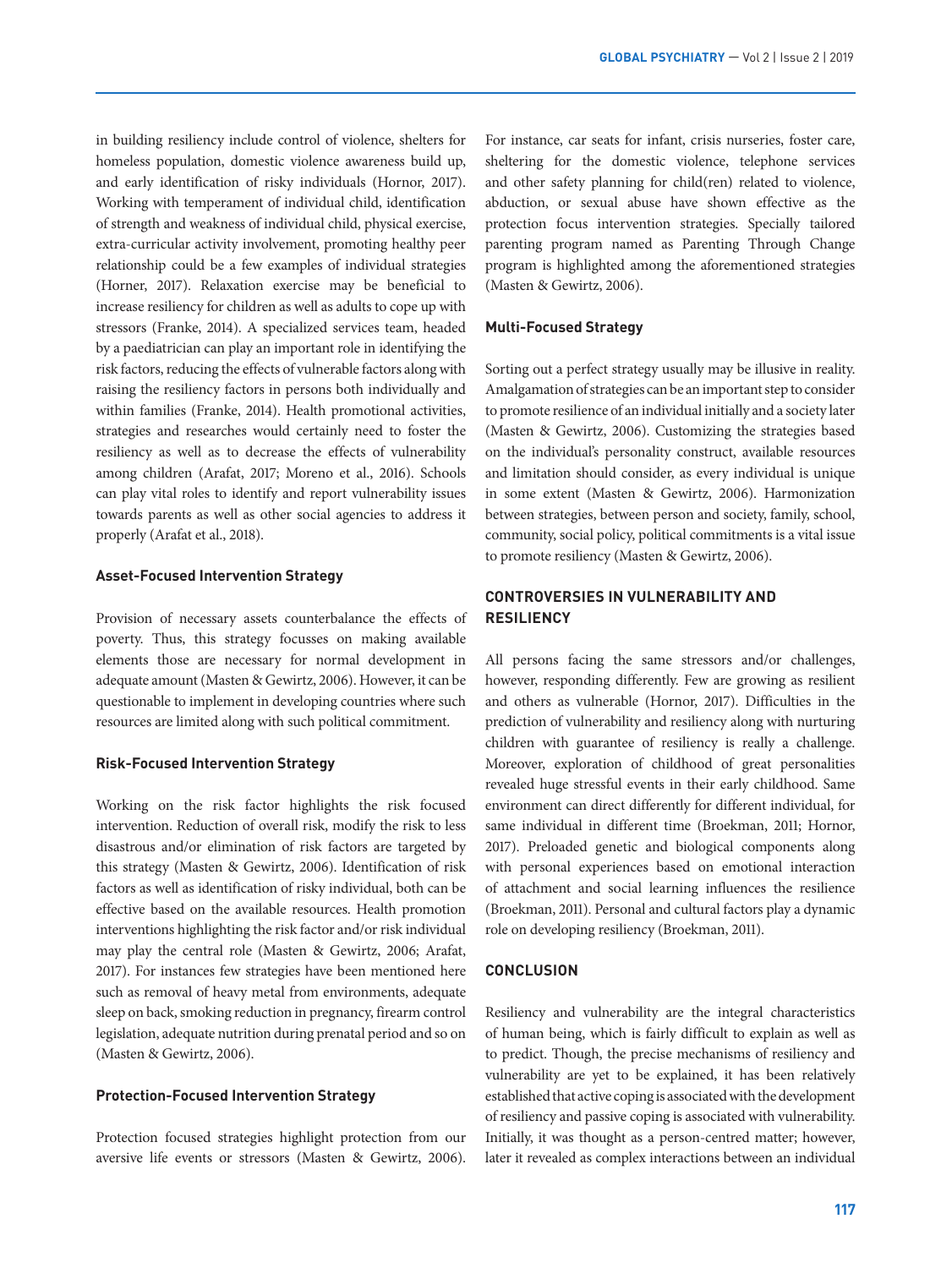and his/her surrounding ecology. Enduring pattern of individual characteristics comprised of good intellectuality, adequate emotion regulation, good attachment in early childhood, positive self-esteem, optimistic and altruistic attitude, an excellent capability of learned helpfulness and active coping strategy are thought to be beneficial for resiliency. Experiences of early period of childhood play a pivotal role in the evolution of brain and the development of resiliency or vulnerability. Increased sensitivity to stress, inadequate social and psychological resource, inadequate social support, developmental delays, abusive parenting, and maladaptive behaviours were found as vulnerable factors. Building resiliency demands is a combination of macro- and microlevel initiatives, where microlevel strategies focus on community, family and individual stage and macrolevel strategies formulate the principles such as economic policy, social dogma, community set up and cultural beliefs. Multidisciplinary approach involving government, non-government, national and international bodies is necessary.

#### **ACKNOWLEDGEMENTS**

None

## **CONFLICT OF INTEREST**

None

## **DECLARATION OF ETHICS**

The study was conducted complying the declaration of Helsinki 1964. No formal permission was needed to conduct the review.

### **DECLARATION OF INFORMED CONSENT**

Not applicable

## **FUNDING**

Self-funded

## **REFERENCES**

Anderson NB. Levels of Analysis in Health Science: A Framework for Integrating Sociobehavioral and Biomedical Research. Annals of the New York Academy of Sciences, 1998;840:563-576.

Arafat SMY. Mental Health Promotion or Public Mental Health: The Time Demanded Area. J Behav Heal. 2017;6(1):1–3.

Arafat SMY, Majumder MAA, Kabir R, Papadopoulos K, Uddin MS. (2018). Health Literacy in School. In V. E. Papalois & M. Theodosopoulou (Eds.), Optimizing Health Literacy for Improved Clinical Practices 2018;(pp. 175–197). Hershey, PA: Medical Information Science Reference.

Beutel ME, Tibubos AN, Klein EM, Schmutzer G, Reiner I, Kocalevent R.-D, Brähler, E. Childhood adversities and distress - The role of resilience in a representative sample. PLOS ONE. 2017;12(3):e0173826.

Broekman BFP. Stress, vulnerability and resilience, a developmental approach. Eur J Psychotraumatol. 2011;2(1):7229.

Carlson NR. Physiology of Behavior (11th ed.). Boston: Pearson. 2013;602–606. ISBN 978-0-205-23939-9.

Charney DS. The psychobiology of resilience and vulnerability to anxiety disorders: implications for prevention and treatment. Dialogues Clin Neurosci. 2003;5(3):207–221.

Chandler GE, Roberts SJ, Chiodo L. Resilience intervention for young adults with adverse childhood experiences. J Am Psychiatr Nurses Assoc. 2015;21(6):406–416.

Chetty S, Friedman AR, Taravosh-Lahn K, Kirby ED, Mirescu C, Guo F, et al. Stress and glucocorticoids promote oligodendrogenesis in the adult hippocampus. Mol Psychiatry 2014;19:1275-1283.

Compas EC, Jaser SS, Dunn MJ, Rodrguez EM. Coping with Chronic Illness in Childhood and Adolescence. Annu Rev Clin Psychol. 2012;8:455–480.

Daniel B. Concepts of adversity, risk, vulnerability and resilience: a discussion in the context of the 'child protection system'. Social Policy and Society, 2010; 9(2):231–241.

Evans GW, Kim P. Childhood poverty, chronic stress, selfregulation, and coping. Child Dev Perspect. 2013;7(1):43–48.

Fink G. Stress: definition and history; in Squire LR (ed): Encyclopedia of Neuroscience. Oxford, Academic Press, 2009;9:549-555.

Franke H. Toxic Stress: Effects, Prevention and Treatment. Children, 2014;1(3):390–402.

Franklin TB, Saab BJ, Mansuy IM. Neural Mechanisms of Stress Resilience and Vulnerability. Neuron. 2012;75(5):747–761.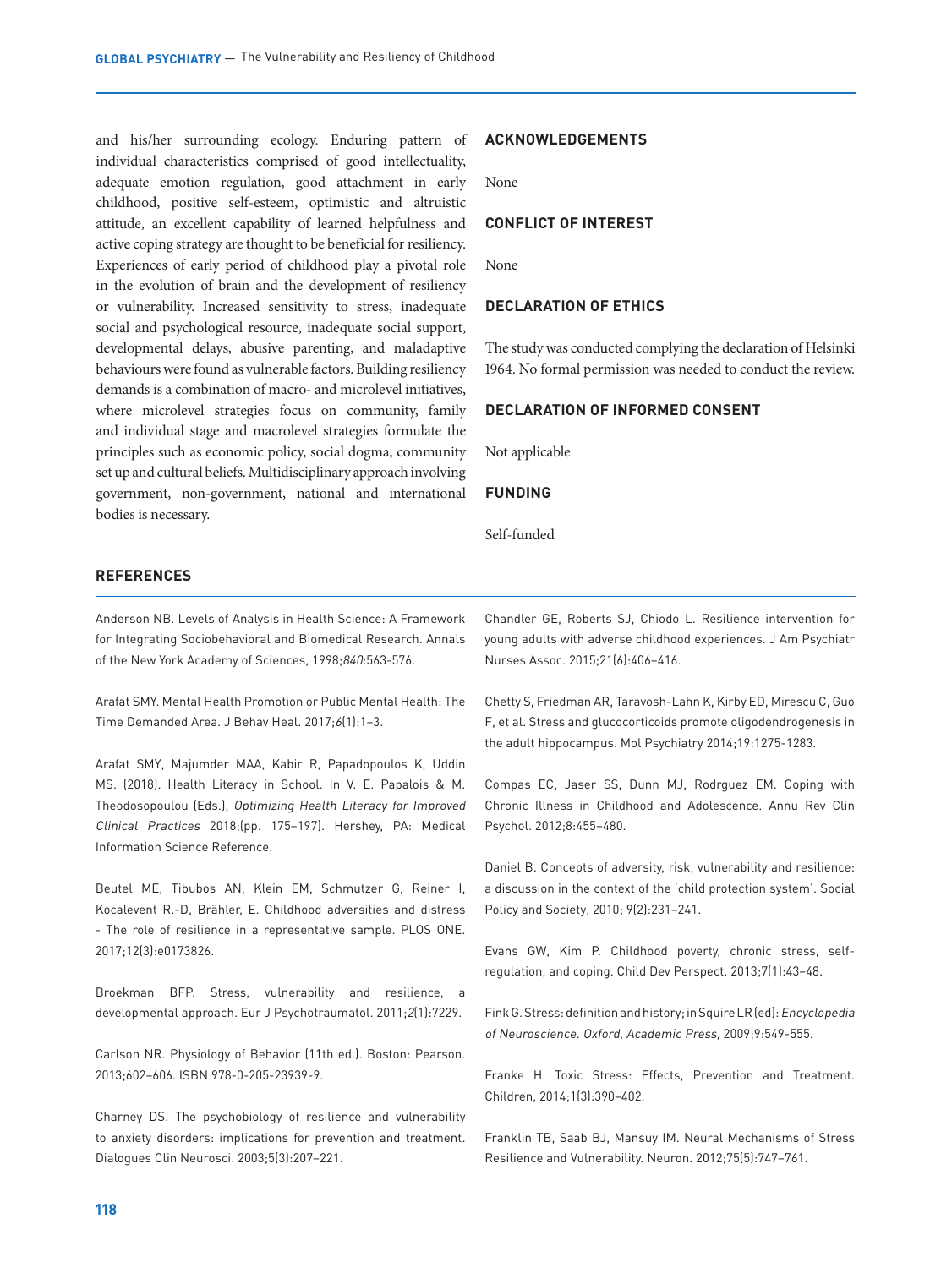Gershoff E, Aber J, Raver C. Child poverty in the United States: An Evidence-based conceptual framework for programmes and policies. In R. Lemer, D. Wertlieb & F. Jacobs (Eds). Handbook of applied developmental science. 2003;4:1-136. California:Sage Publications Inc.

Hammen C, Kim EY, Eberhart NK, Brennan PA. Chronic and acute stress and the prediction of major depression in women. Depress Anxiety. 2009;26(8):718-723.

Hornor G. Resilience. J Pediatr Health Care. 2017;31(3):384–390.

Janse AJ, Uiterwaal CSPM, Genke RJBJ, Kimpen JLL, Sinnema G. A difference in perception of quality of life in chronically ill children was found between parents and pediatricians. J Clin Epidemiol. 2005;58:495–502.

Judge S. Resilient and Vulnerable At-Risk Children. Journal of Children and Poverty. 2005;11(2):149–168.

Knapp PK, Harris ES. Consultation-liaison in child psychiatry: a review of the past 10 years. Part I: clinical findings. J Am Acad Child Adolesc Psychiatry. 1998;37:17–25.

Masten AS, Gewirtz AH. Vulnerability and resilience in early child development. In Blackwell handbook of early childhood development 2006;22–43.

Masten AS, Barnes AJ. Resilience in Children: Developmental Perspectives. Children (Basel). 2018;5(7): 98.

Miller LH, Smith AD. The stress solution: An action plan to manage the stress in your life. New York: Pocket Books. 1993.

Moreno C, García-Moya I, Rivera F, Ramos P. Characterization of Vulnerable and Resilient Spanish Adolescents in Their Developmental Contexts. Front Psychol. 2016;7:983.

Romer G. Assessing stress in children: A literature review. Presentation at the 1993 Mid-South Educational Research Association Conference, 1993;1-17. New Orleans, LA.

Selye, H. (1976). Stress in Health and Disease. Stoneham, MA Butterworth.

Selye H. The Story of the adaptation syndrome. Montreal:ACTA, Inc., Medical Publisher. 1952.

Stuber ML, Schneider S, Kassam-Adams N, Kazak AE, Saxe G. The medical traumatic stress toolkit. CNS Spectrums. 2006;11:137– 142.

Szabo S, Tache Y, Somogyi A. The legacy of Hans Selye and the origins of stress research: A retrospective 75 years after his landmark brief "Letter" to the Editor of Nature. Stress. 2012;15:472–478.

Terzian M, Moore KA, Nguyen HN. Assessing Stress in Children and Youth: A Guide for Out-of-school Time Program Practitioners. 2010. www.childtrends.org/wp-content/uploads/2010/10/Child\_ Trends-2010\_10\_05\_RB\_AssessingStress.pdf (assessed 13 Aug 2018).

Thoresen CE, Eagleston JR. Chronic stress in children and adolescents. Theory Pract. 1983;22:48-56.

Van Rensburg A, Theron L, Rothmann S. A review of quantitative studies of South African youth resilience: Some gaps. S Afr J Sci. 2015;111(7/8):9.

Wood SK, Bhatnagar, S. Resilience to the effects of social stress: Evidence from clinical and preclinical studies on the role of coping strategies. Neurobiol Stress. 2015;1:164–173.